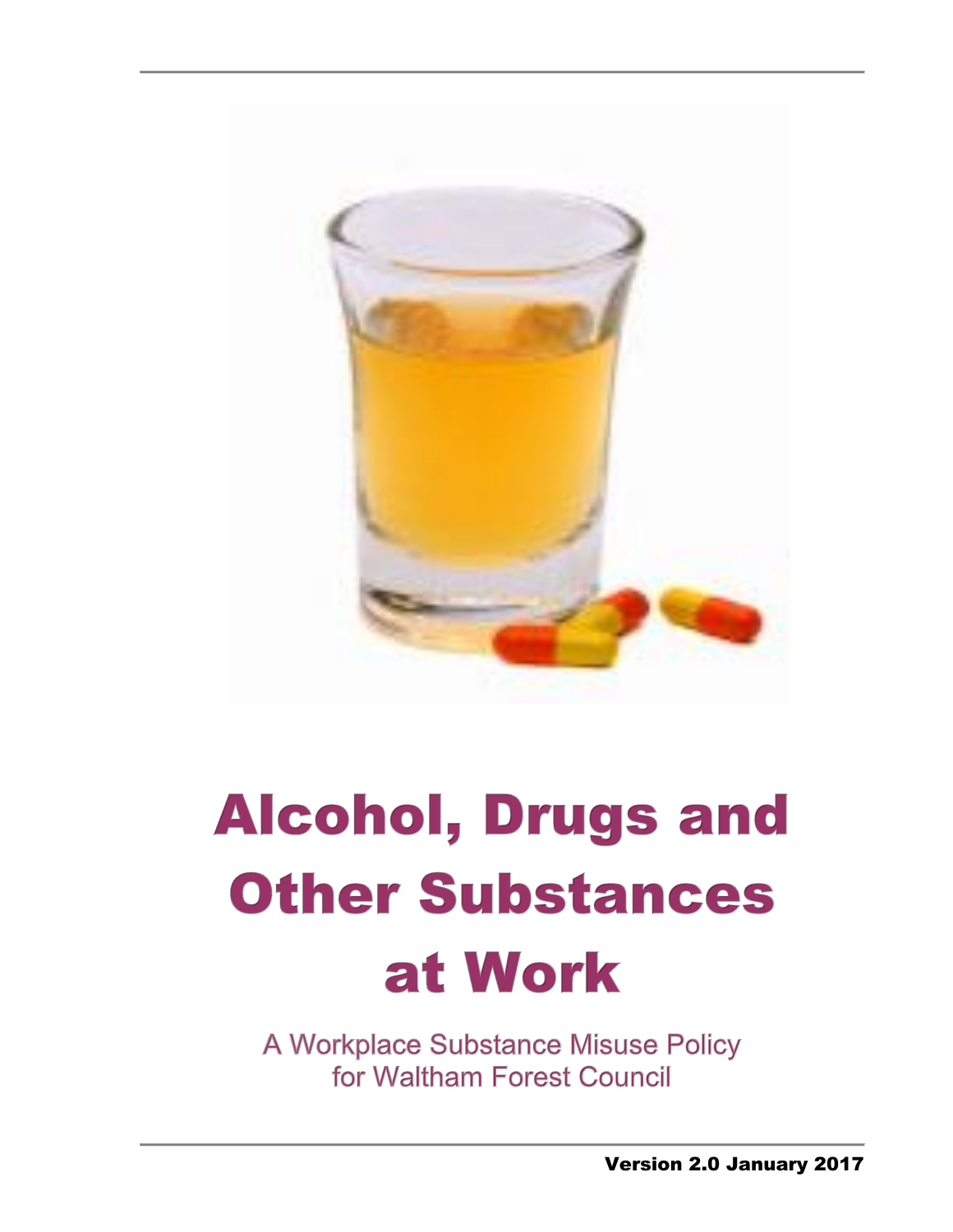# **Contents**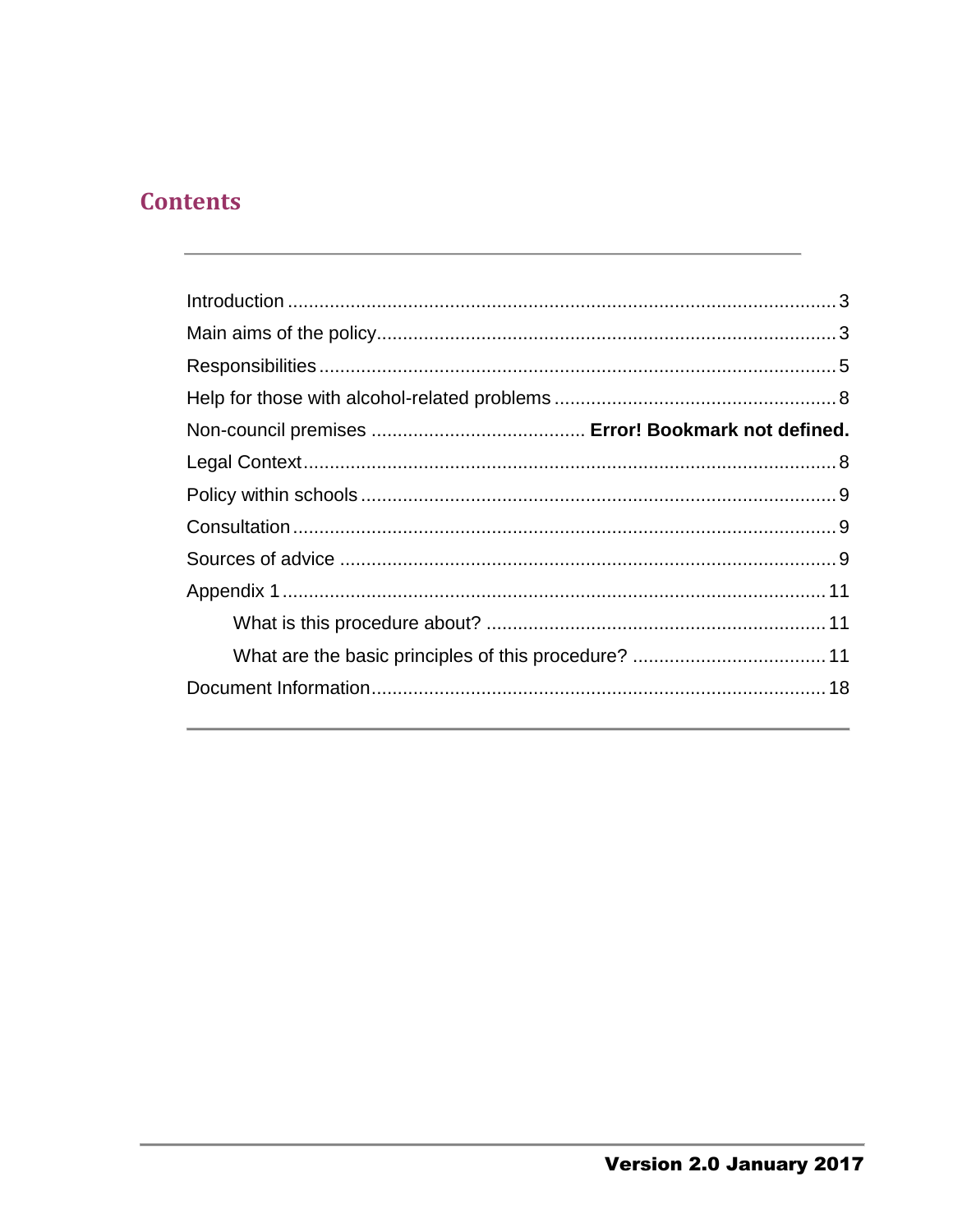**Effective from** January 2017 (Version 2.0)

# <span id="page-2-0"></span>**Introduction**

- 1. As an employer, the London Borough of Waltham Forest recognises and accepts its responsibilities for providing a safe and healthy environment for its employees, visitors and members of the public.
- 2. Whilst drinking alcohol and using drugs, whether prescribed or otherwise, may be a part of life for some people, the use and misuse of these substances can have an adverse effect on the employee's health and ability to perform their duties at work.
- 3. The Council recognises that alcohol and drug-related problems are primarily health and social concerns and employees with such problems may require help and treatment.
- 4. The Council also recognises that in certain circumstances the use or misuse of drugs, alcohol and/or other intoxicating substances can lead to breaches of the law and the Council's policies.
- 5. For the purposes of this policy alcohol drugs and/or other substances include but are not limited to:
	- Illicit drugs, prescription medicines, over the counter (OTC) medicines; or
	- Intoxicating substances such as alcoholic drinks or other products containing alcohol; or
	- Other intoxicating substances e.g. solvents, used during the course of work, e.g. paint thinners, glues, etc.

# <span id="page-2-1"></span>**Main aims of the policy**

- 6. By introducing this workplace drugs and alcohol policy, the Council aims to:
	- Prevent alcohol, drugs and other substances problems through raising awareness;
	- Minimise problems at work arising from the inappropriate use of alcohol or drugs or both e.g. sickness absences, accidents at work, and unsatisfactory performance by employees due to drugs and / or alcohol-related illnesses.
	- Comply with its legal duties to ensure the health, safety and welfare of its employees and provide a safe and healthy working environment.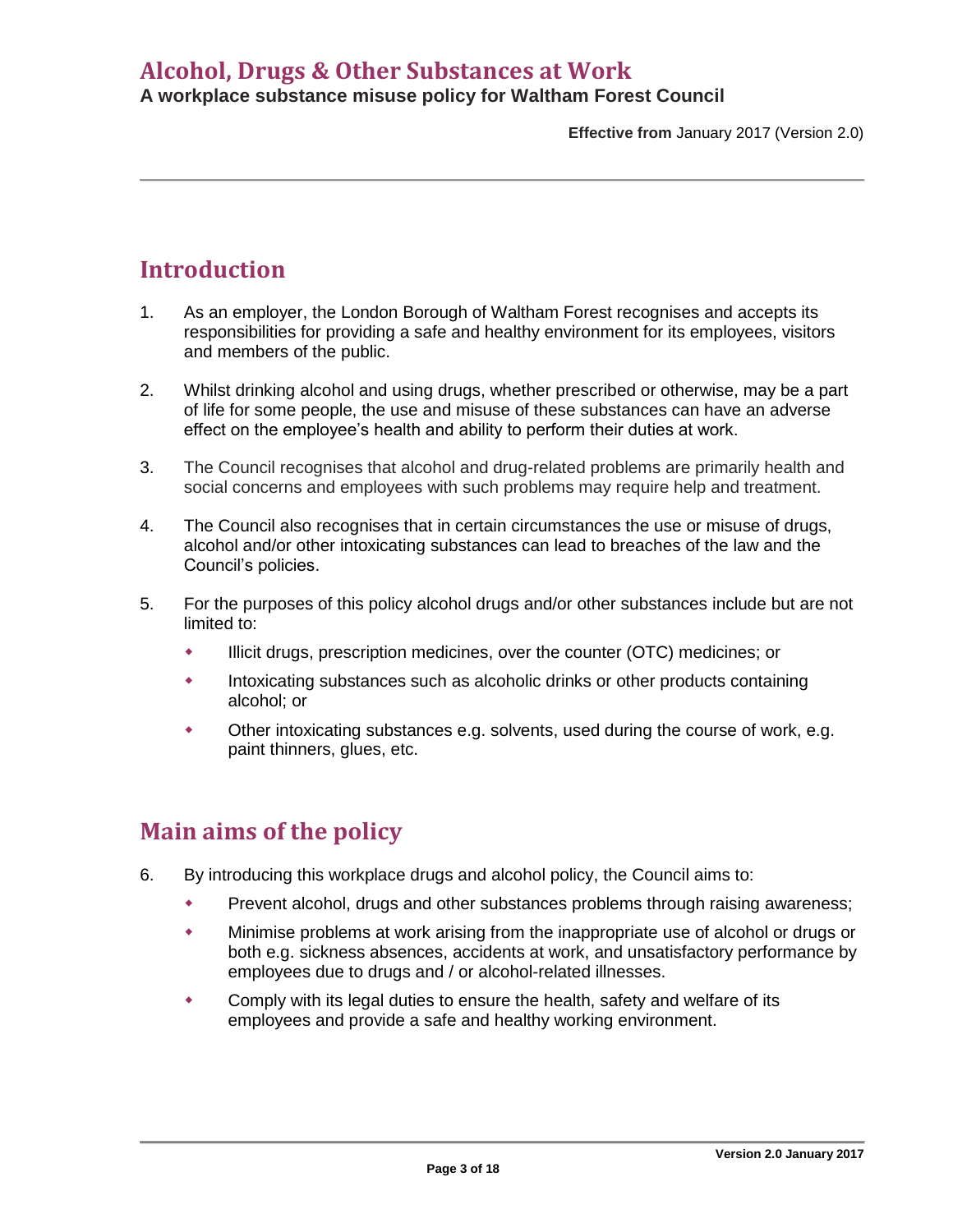**Effective from** January 2017 (Version 2.0)

- 7. The policy will address the above aims by:
	- Providing information about:
		- i. the harmful effects that the inappropriate use of alcohol, drugs and other substances can have;
		- ii. safe and sensible drinking, in line with the current national standards.
	- $\bullet$  Prohibiting the use of alcohol, drugs<sup>1</sup> and/or other substances on Council premises<sup>2</sup>.
	- Prohibiting the use of alcohol, drugs and/or other substances during work time.
	- Advising against consuming alcohol during specific non-working hours, i.e. before starting work and during the lunch period.
	- Providing supervision and guidance so that problems can be identified at an early stage and employees encouraged to seek appropriate help.
	- Offering help to staff with problems that may be associated with the inappropriate use of alcohol, drugs and/or other substances by referring them to an appropriate agency for treatment and supporting time off work for attendance.
	- **Providing guidance to managers on managing employees for whom the use of or** alcohol, drugs and/or other substances may be an issue.
	- **Taking formal action where necessary.**

l

- 8. The Council expects all employees to refrain from using alcohol, drugs and/or other substances during work time. Work time means any time an employee is being paid by the Council as part of their working week, except for authorised absence. Examples of work time include:
	- Any time recorded on an employee's flexi-record or other time sheet as time spent carrying out their duties.
	- When engaged in Council activities including when representing the Council at events etc., whether within or outside the borough.
- 9. The Council will consider the consumption of alcohol, drugs or other substances which renders an employee incapable of carrying out his or her duties<sup>3</sup> as a disciplinary matter, regardless of when the alcohol, drugs or other substances were consumed.
- 10. The Council recognises that it has a role in the promotion of safer alternatives to alcohol consumption. The policy therefore encourages the use appropriate council facilities for

 $1$  With the exception of prescribed medication being taken according to GP's instructions or OTC medications being used to treat specific acute conditions, e.g. headaches, coughs and colds, etc.

 $^2$  This includes leaving dos and special occasions when employees have signed out and it is not in 'work time'.

<sup>&</sup>lt;sup>3</sup> For the purposes of this policy 'renders an employee incapable of carrying out his or her duties' means reporting for work under the influence of alcohol, drugs or other substances.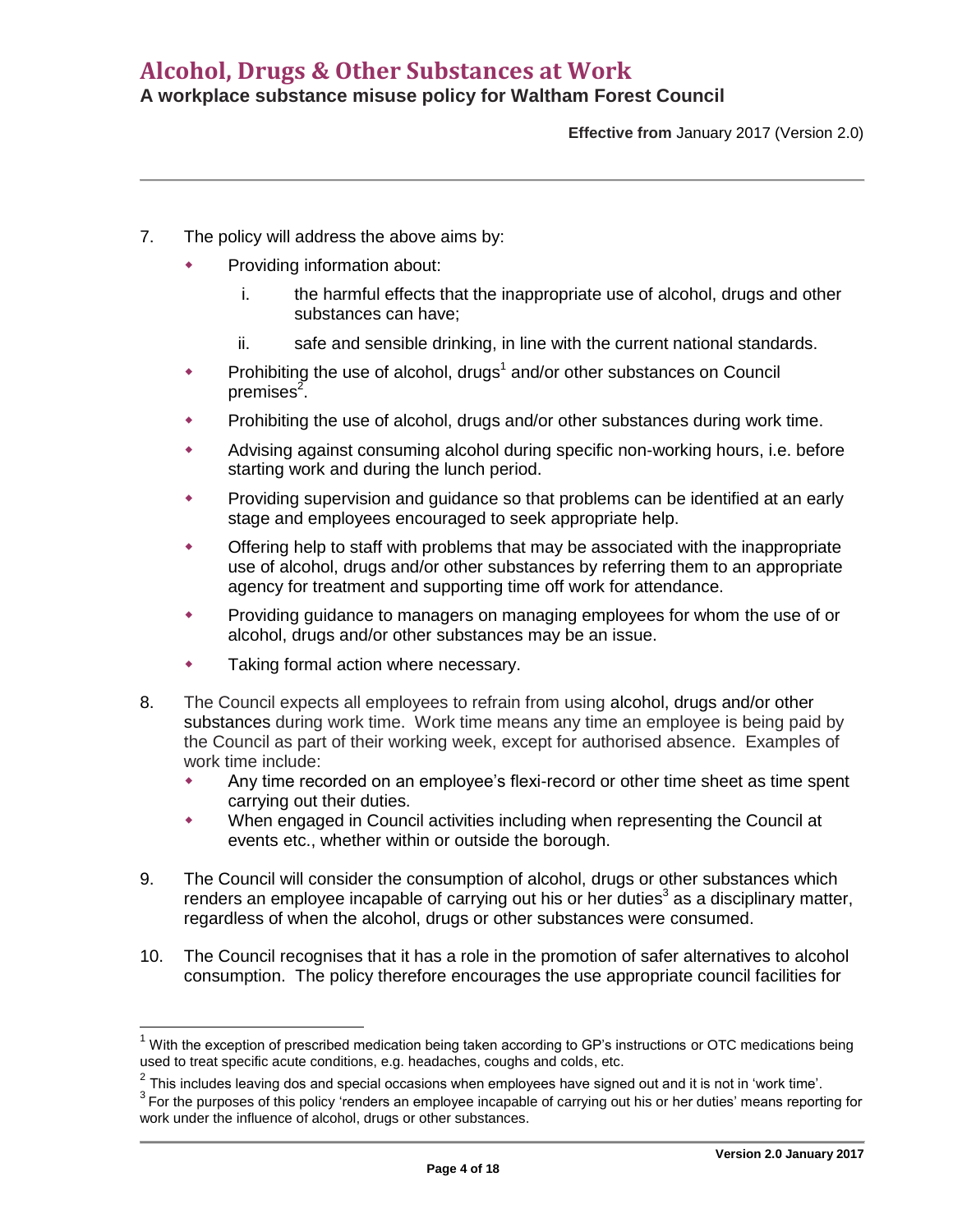### **Alcohol, Drugs & Other Substances at Work**

#### **A workplace substance misuse policy for Waltham Forest Council**

**Effective from** January 2017 (Version 2.0)

the promotion of healthy living. Conversely, the council discourages the use of its facilities for the active promotion of alcohol, i.e. sponsorship or advertising.

#### <span id="page-4-0"></span>**Responsibilities**

- 11. All managers, supervisors and employees are responsible for the implementation of this policy with specific responsibilities outlined below.
- 12. The Council is responsible for providing the resources necessary for the implementation of this policy.
- 13. The policy applies to everyone in the organisation including Council Members and visitors to Council premises.
- 14. This policy document relates to the Council as at 1st April 2010 and is effective from that date. It supersedes all previous policies.

#### **Chief Executive, Leadership Team and Senior Managers**

15. The Chief Executive, the Management Board and Senior Managers have overall responsibility for ensuring that this policy implemented across the organisation.

#### **Managers and Supervisors**

- 16. Managers and supervisors have day-to-day responsibility for implementing the requirements of the Council's policy on Alcohol & Drugs and other Substances at Work in their specific service areas. They also have responsibility for the actions listed below.
- 17. Ensuring that information is available to all staff about the harmful effects of the misuse of alcohol, drugs and other substances and on safe and sensible drinking.
- 18. Being aware of signs that could indicate the adverse effects of the use of alcohol drugs and/or other substances. See Appendix 1, paragraphs 11-14 for advice on identifying substance misuse.
- 19. Ensuring that alcohol, drugs and/or other substances are not consumed on council premises or during work time.
- 20. Providing supervision, in line with the Council's Performance Management & Development (PMD) scheme, for their staff so that health or performance issues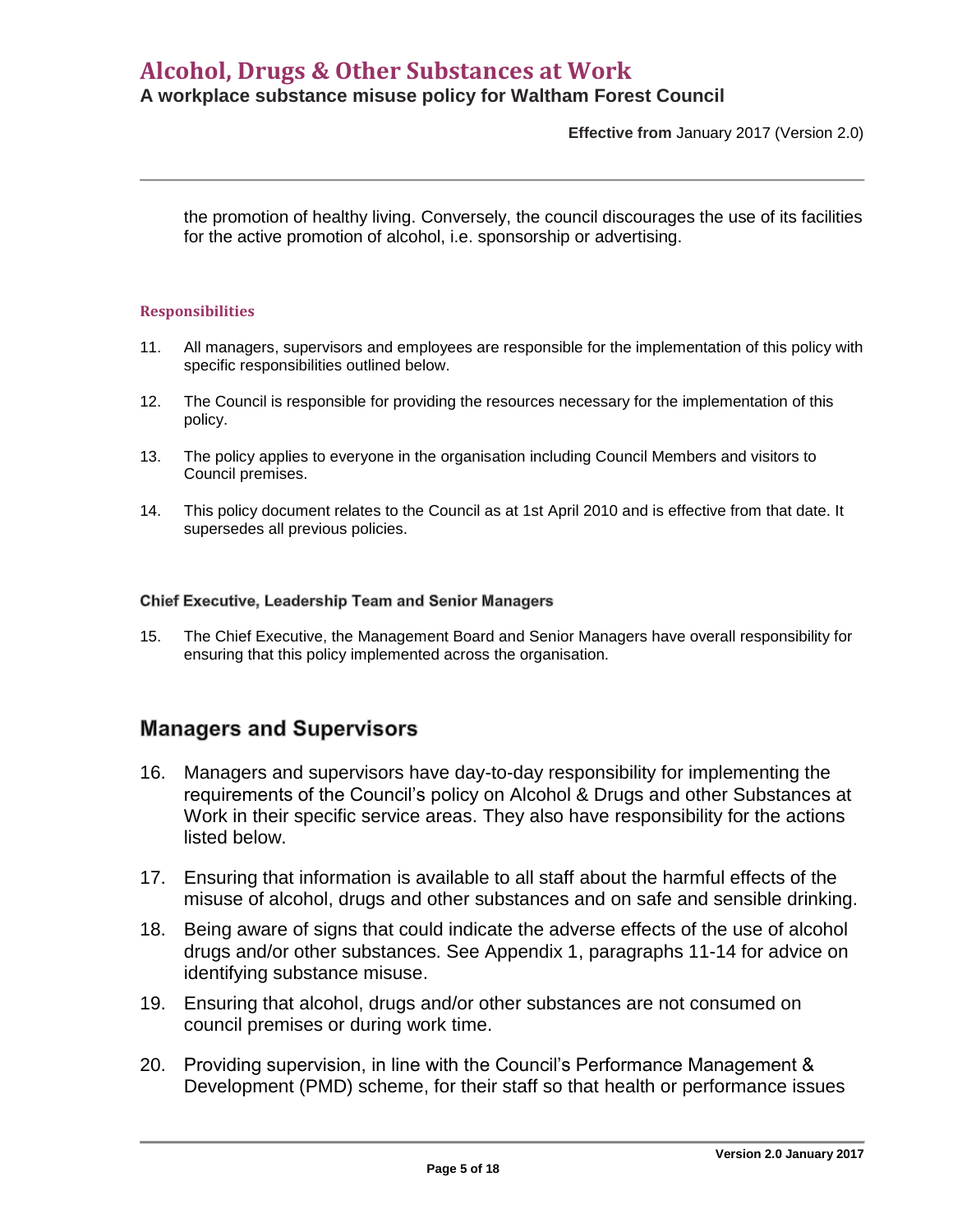**Effective from** January 2017 (Version 2.0)

can be identified at an early stage and employees encouraged to seek appropriate help.

- 21. Managing their staff in line with the:
	- Council's policies and procedures for Managing People;
	- Council's policies and procedures for Managing Health & Safety;
	- Council's Management Standards; and
	- Council's Stress Policy and the management competencies for preventing and reducing stress at work.
- 22. Being vigilant and offering support to members of staff who may be experiencing stress outside the workplace.
- 23. Follow the procedure in Appendix 1 where appropriate.
- 24. Institute the disciplinary procedure if an employee reports for work under the influence of alcohol, drugs or other substances.

#### **Employees**

- 25. Employees are responsible for implementing the requirements of the Council's policy on Alcohol & Drugs and other Substances at Work. They also have responsibility for the actions listed below.
- 26. Ensuring that information in this policy, the harmful effects of the misuse of alcohol drugs and other substances and on safe and sensible drinking, is read and understood.
- 27. Informing their line manager or supervisor as soon as possible of any prescribed or other medication, which may have an effect on their health and safety at work; or where the effects of such medication could have an impact on the health and safety of others.
- 28. Ensuring that they do not report for work under the influence of alcohol, drugs or other substances.
- 29. Raising issues of concern with line managers in the first instance, Trade Union Safety Representatives or the Council's EAP service.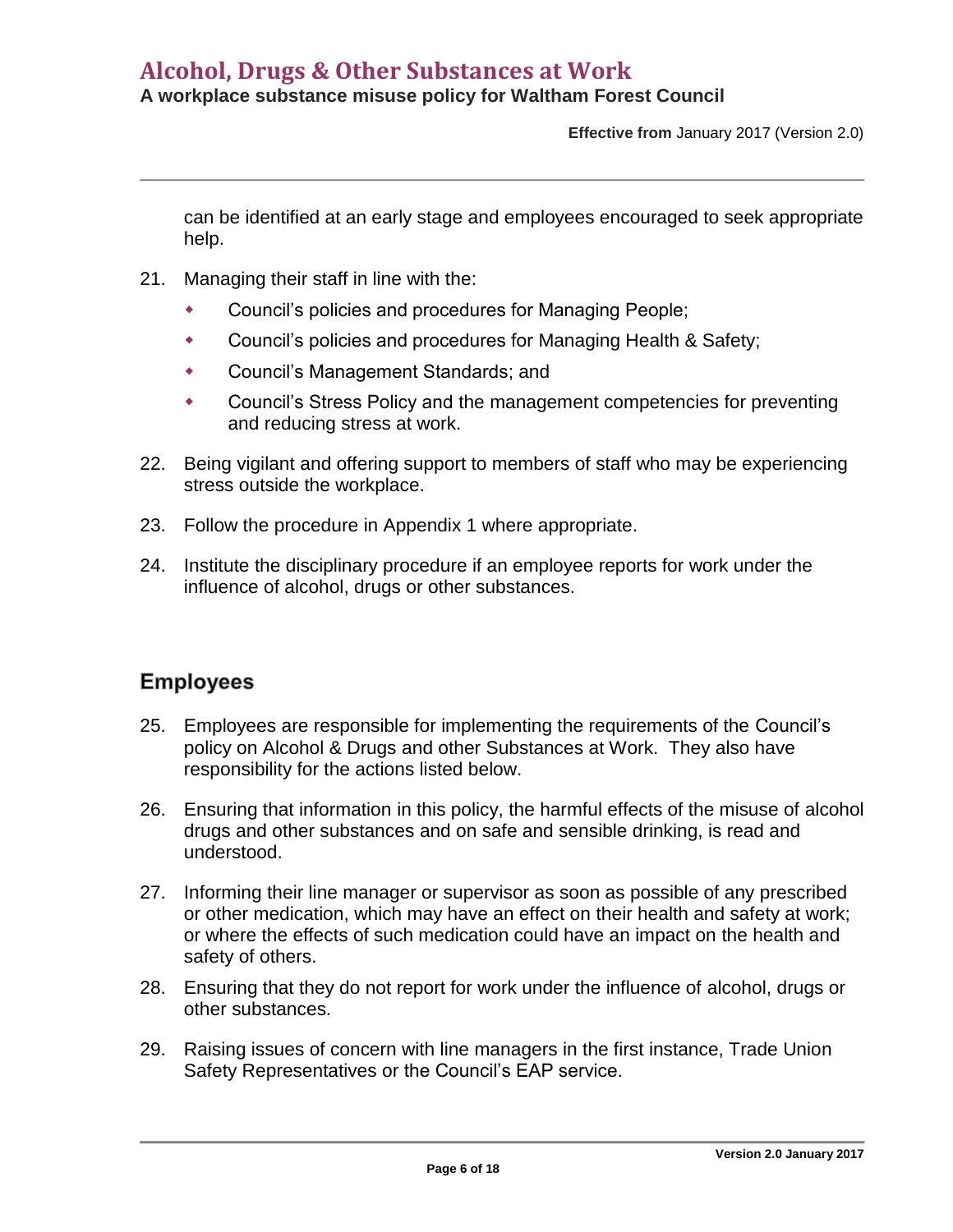**Effective from** January 2017 (Version 2.0)

30. Taking reasonable care of themselves and other who may be affected by their work activities.

#### **Health & Safety Advisors**

- 31. The Health and Safety Advisors are responsible for the actions listed below.
- 32. Providing up to date information about the harmful effects of alcohol, drugs and other substances and on safe and sensible drinking, in line with the current national standards.
- 33. Reviewing and updating the policy when necessary.

#### **Human Resources Advisors**

- 34. Human Resources Advisors are responsible for the actions listed below.
- 35. Monitoring and collating sickness absence statistics.
- 36. Providing advice to managers on implementing the employee assistance procedure associated with this policy.
- 37. Provide continuing support to managers and individuals and supporting referral to occupational health and counselling services where appropriate.

#### **Occupational Health and Employee Assistance Services**

- 38. Occupational Health and Employee Assistance services are responsible for the actions listed below.
- 39. Providing specialist advice for managers on dealing with cases of alcohol, drugs and other substances misuse at work in order to get employees back to work and performing to the required standards as soon as possible.
- 40. Providing guidance for managers on reasonable adjustments where alcohol, drugs and other substances misuse have become an issue of disability for staff.
- 41. Recommending referral to specialist agencies or counselling services as required.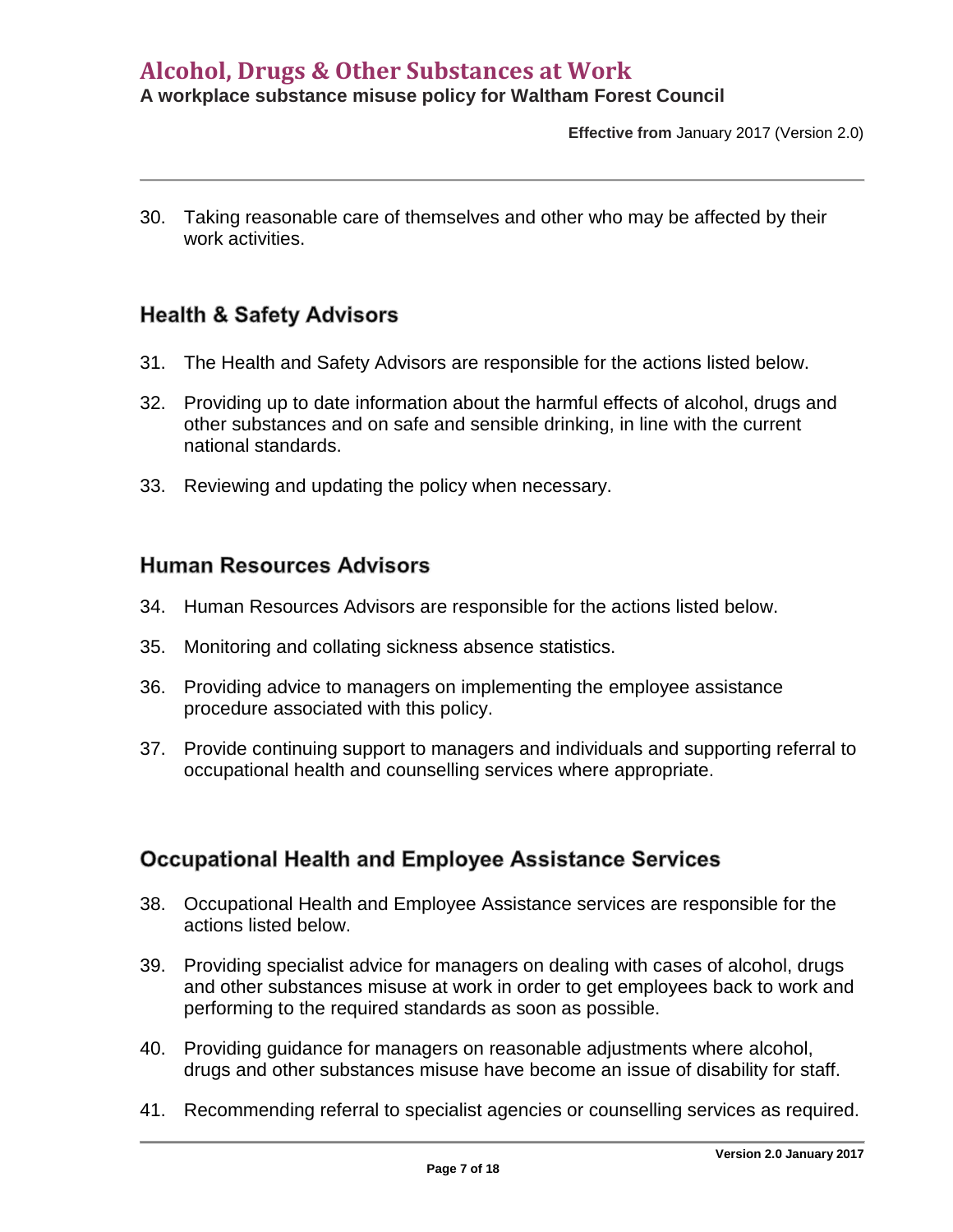**Effective from** January 2017 (Version 2.0)

- 42. Supporting and counselling employees who have experienced or been off sick with problems related to alcohol, drugs and other substances.
- 43. Informing the Council and the Corporate Health and Safety Committee of best practice, or changes and developments in relation to alcohol, drugs and other substances misuse at work.

# <span id="page-7-0"></span>**Help for those with alcohol-related problems**

- 44. The Council recognises that alcohol-related problems are primarily health and social concerns and people with such problems may require help and treatment.
- 45. In an effort to assist individual employees in accessing support and treatment, the following help will be provided:
	- Employee assistance procedure Managing alcohol, drugs and other substance misuse at work (Appendix 1);
	- Occupational Health Service; and
	- Employee Assistance Programme
- 46. Support arrangements for employees should not interfere with the delivery of Council services.

# <span id="page-7-1"></span>**Legal Context**

- 47. As an employer the Council has a duty to take reasonable care to protect the health of its employees and to protect to those who may be affected by its activities.
- 48. The Council has a general duty under the Health and Safety at Work etc Act (1974) to ensure, as far as is reasonably practicable, the health, safety and welfare of its employees. Employees also have a duty under this Act to take reasonable care of themselves and those who may be affected by what they do.
- 49. Similarly, the Management of Health and Safety at Work Regulations (1999) require the Council to assess the risks to health and safety to its employees. If the Council knowingly allows an employee under the influence of alcohol or drugs to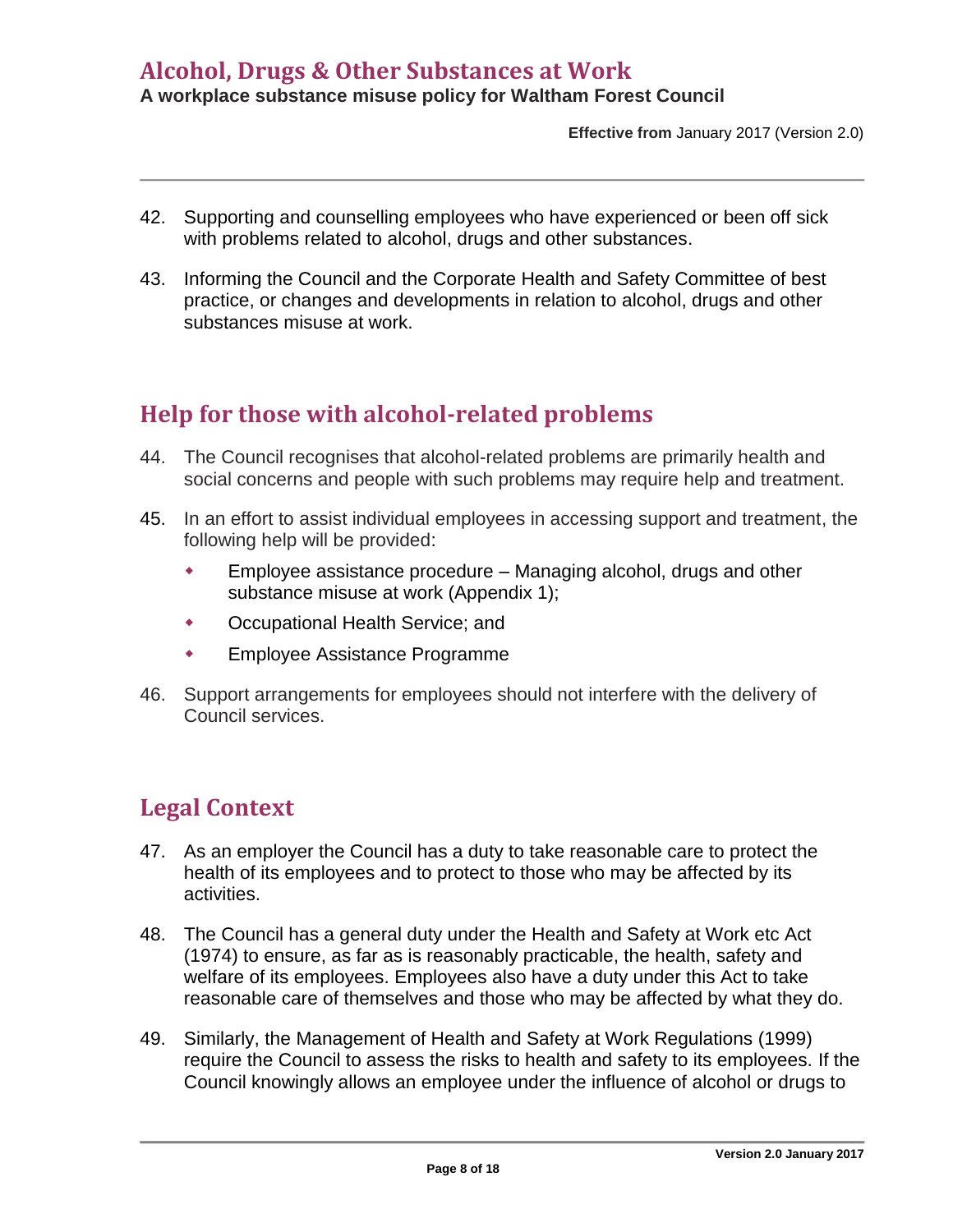**Effective from** January 2017 (Version 2.0)

continue working, and his/her behaviour places the employee or others at risk, the Council could be prosecuted.

- 50. The Road Traffic Act (1988) states that any person who, when driving or attempting to drive a motor vehicle is unfit to drive through the use of alcohol or drugs shall be guilty of an offence.
- 51. The Misuse of Drugs Act (1971) is the principal legislation for controlling the misuse of drugs. The Act makes the supply and possession of controlled drugs unlawful (except, for example, when prescribed by a doctor). If the Council knowingly allows the supply of controlled substances, the smoking of cannabis or certain other activities to take place on their premises, they will be guilty of an offence.
- 52. It is not intended that compliance with this policy is any defence or mitigation of the duties of the individual and the Council in relation to the requirements of the law.

# <span id="page-8-0"></span>**Policy within schools**

53. The Council recommends that school Governing Bodies and Head Teachers adopt a similar approach to controlling alcohol, drugs and other substances misuse in schools.

# <span id="page-8-1"></span>**Consultation**

<span id="page-8-2"></span>54. This policy has been agreed by the Corporate Health & Safety Committee.

#### **Sources of advice**

- 55. Further advice can be obtained from the sources listed below:
	- **Al-Anon**  Support for anyone whose life is, or has been, affected by someone else's drinking problem. Tel: 020 7403 0888 Website: [www.al-anonuk.org.uk](http://www.bbc.co.uk/go/health/conditions/mental_health/drugs_use.shtml/ext/_auto/-/http:/www.al-anonuk.org.uk/)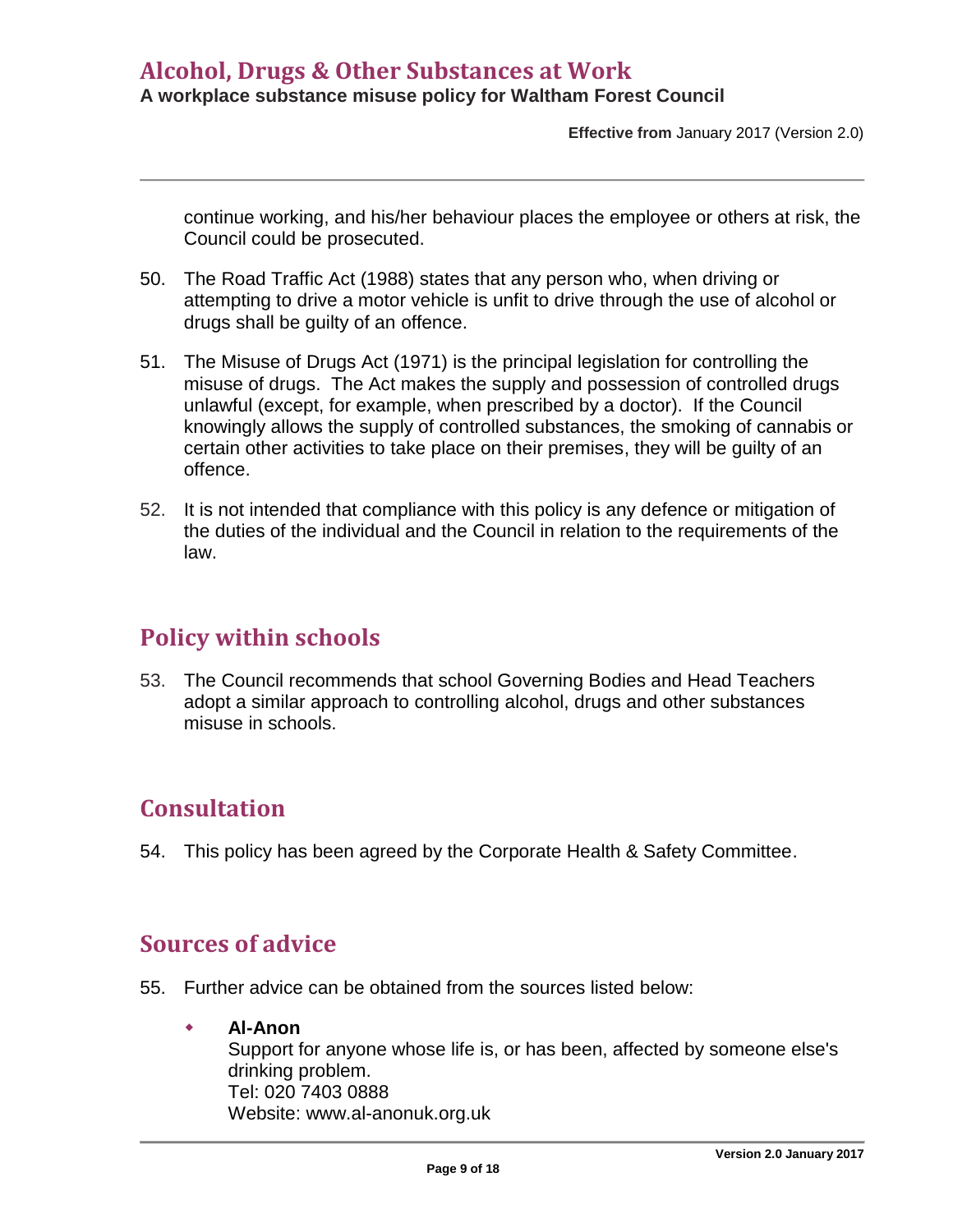**Effective from** January 2017 (Version 2.0)

| <b>Alcoholics Anonymous</b><br>A self-help group run by recovering alcoholics.<br>Helpline: 0845 769 7555<br>Website: www.alcoholics-anonymous.org.uk                           |  |
|---------------------------------------------------------------------------------------------------------------------------------------------------------------------------------|--|
| <b>Families Anonymous</b><br>Support for the relatives and friends of people with drug problems.<br>Helpline: 0845 120 0660<br>Website: www.famanon.org.uk                      |  |
| <b>Narcotics Anonymous</b><br>A self-help group run by recovering addicts with a network of meetings<br>across the country:<br>Helpline: 0845 373 3366<br>Website: www.ukna.org |  |
| <b>The National Drugs Helpline</b><br>Free help and advice 24 hours a day, seven days a week                                                                                    |  |

Free help and advice 24 hours a day, seven days a week. Tel: 0800 776600 Website[:www.talktofrank.com](http://www.bbc.co.uk/go/health/conditions/mental_health/drugs_use.shtml/ext/_auto/-/http:/www.talktofrank.com/)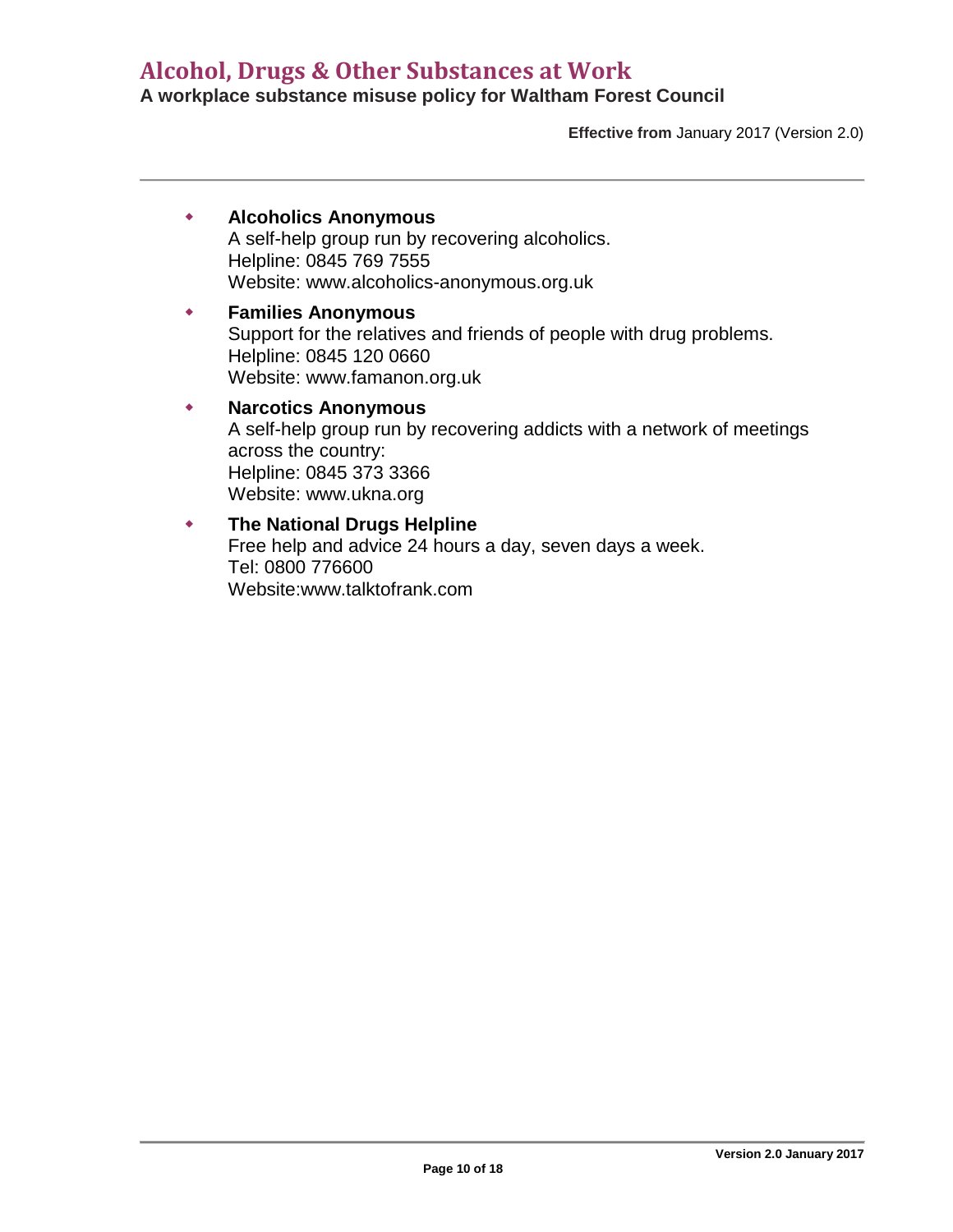# <span id="page-10-0"></span>**Appendix 1**

**Procedure for managing staff whose health and/or work performance may be affected by the use of alcohol, drugs or other substances.**

# <span id="page-10-1"></span>**What is this procedure about?**

- 1. This procedure is about managing staff whose health and/or work performance may be affected by the use of alcohol, drugs and/or other substances, in order to:
	- **Protect the health and well being of employees;**
	- Improve health and/or work performance of affected employees;
	- **Minimise the impact on service delivery and on others who may be affected** by the employee's activities whilst at work.
- 2. It aims to provide guidance on dealing with employees whose health and/or work performance may be affected by alcohol drugs and/or other substances quickly, confidentially and effectively.
- 3. This procedure supersedes all previous procedures.

# <span id="page-10-2"></span>**What are the basic principles of this procedure?**

- 4. This procedure is principally concerned with the use of alcohol, drugs and/or other substances use, which impacts on work.
- 5. Where the words 'substance' or 'substances' are used, they mean alcohol, drugs or other substances.
- 6. For the purposes of this procedure substances include but are not limited to:
	- Illicit drugs, prescription medicines, over the counter medicines; or
	- **Intoxicating substances such as alcoholic drinks or other products** containing alcohol; or
	- **•** Other intoxicating substances e.g. solvents, used during the course of work, e.g. paint thinners, glues, etc.
- 7. Patterns of use and impacts can include:
	- Normally non-problematic drug and/or alcohol use outside of work leading to hangovers or 'comedowns' at work;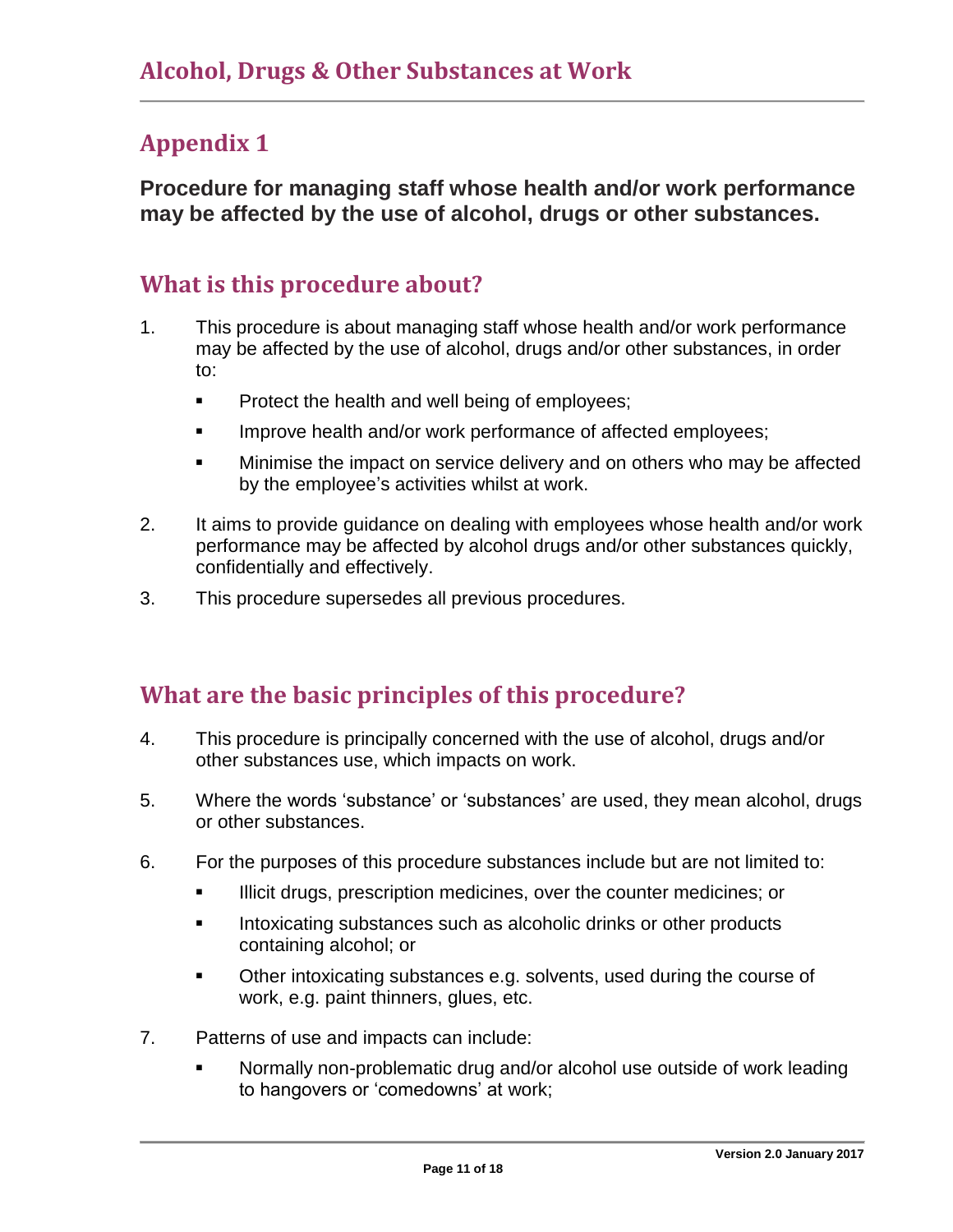- **Illicit drug use by employees bringing the organisation into disrepute;**
- **Prescribed medication directly affecting an employee's ability to do their job** (e.g. may not be permitted to drive or operate machinery);
- **Inappropriate drug, alcohol and/or other substance use seriously affecting** the employee's ability to perform his/her job or to work with colleagues, e.g. attending work smelling of alcohol.
- 8. However, if there is no substantial impact associated with alcohol drugs and/or other substances use, the manager's involvement may arise as a result of concern for the employee's health, safety and welfare or breaches of the Council's policy on Alcohol, Drugs & Other Substances at Work.
- 9. The procedure will apply to all employees on the clear understanding that:
	- The employee acknowledges that a substance-related problem exists;
	- The employee takes all reasonable steps to follow this procedure and the advice given by the Occupational Health or counselling services, and
	- The employee is granted appropriate leave to receive treatment where necessary.
- 10. Any cases of substance-related problems dealt with under this procedure will be conducted with strict confidentiality.

#### **11. Advice On Identifying Substance Misuse**

- 12. An employee may disclose that s/he has a problem with alcohol misuse, but often you may need to initiate the procedure without the employee saying s/he has a problem.
- 13. A substance-related problem can usually be identified through a change in work performance, in personal behaviour or through the misuse of other procedures. For example,
	- absenteeism lots of unauthorised leave, short periods of sickness, poor time-keeping, absences on Mondays and Fridays, lateness in the mornings, lateness getting back from lunch, frequently going missing at work, odd and improbable excuses for absence, often leaving work early;
	- sudden mood changes and behaving out of character unusual irritability or aggression;
	- $\blacksquare$  high accident rate at home, at work and in between;
	- difficulty in concentration work requires more effort, takes more time;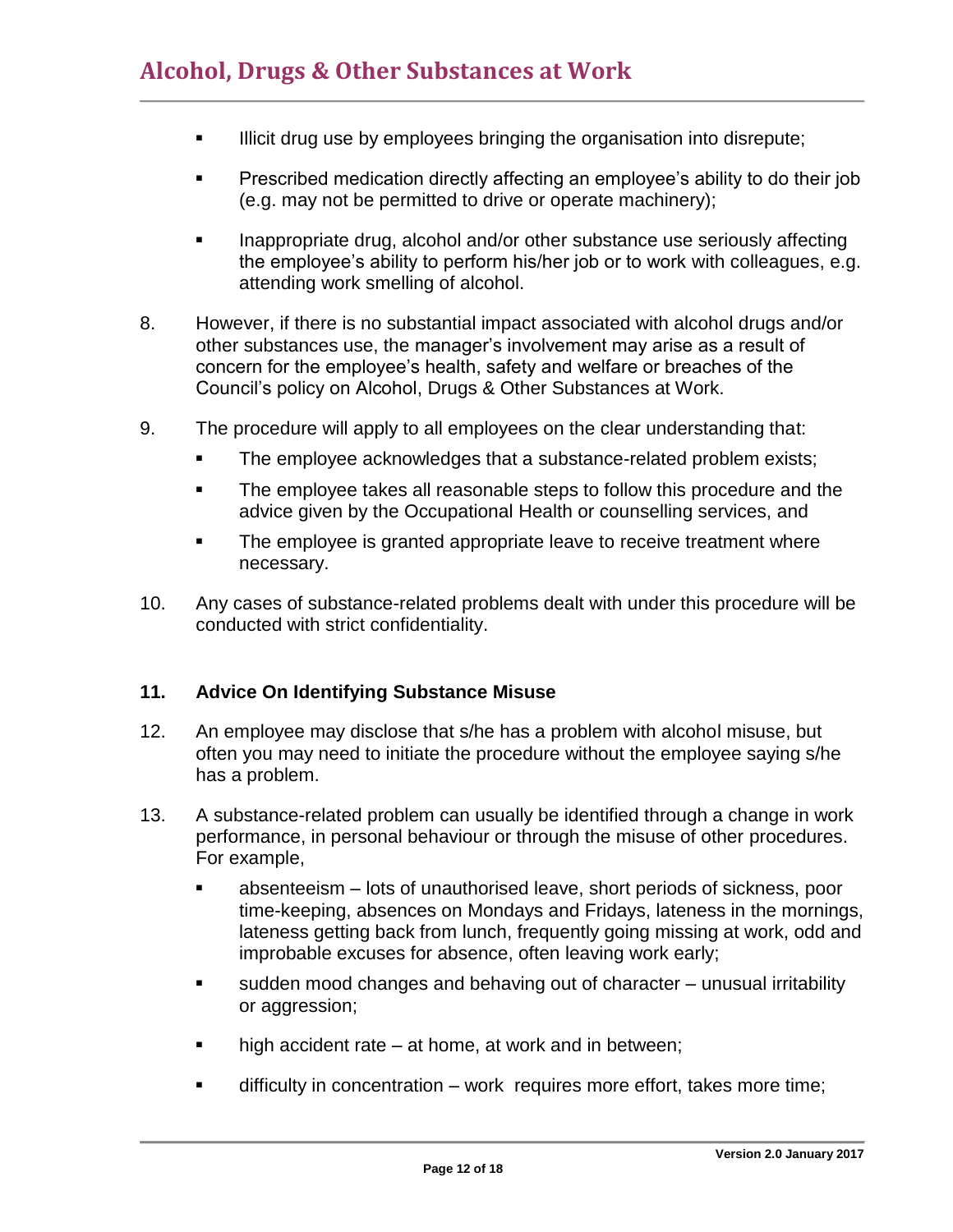- confusion difficulty with complex assignments, memory lapses, difficulty in recalling instructions or own mistakes;
- spasmodic work patterns sometimes high productivity, sometimes low, generally unreliable and unpredictable, more often out of the workplace than is required by the job, overlong tea breaks and so on;
- **EXEDENT** coming to work under the influence smelling of alcohol, hand tremors, scruffy appearance, lack of personal hygiene;
- worsening efficiency at work impaired job performance, missed deadlines, mistakes, wasting time and supplies, poor judgement, bad decisions, improbable excuses;
- poor working relationships deterioration in relationships with colleagues, customers or management, unreasonable resentments, over-reaction to real or imagined criticism, irritability, complaints from co-workers, getting into debt, avoiding managers or colleagues.
- dishonesty and theft (arising from the need to maintain an expensive habit).
- 14. Remember, however, that other medical problems can be mistaken for substance misuse. The early symptoms of diabetes, for example, can be very similar to those of alcohol misuse and may even include the smell of alcohol on the breath.

# **What is the procedure for dealing with alcohol and drugs issues at work?**

#### **15. Groundwork**

- 16. Be clear about the problem.
	- **EXECT:** List any problems you have had with the employee's work and attendance.
	- **Assemble any supporting documents (time records, complaints etc.).**
	- **Discuss the matter with your HR advisor.**
	- **Be objective, consistent and fair.**
- 17. Decide if the procedures are appropriate for this case. For simple breaches of the policy where substance misuse is not an underlying issue, deal with the breaches as you would for any other breaches of council policy.
- 18. Raise the issue initially at supervision:
	- **EXECUTE:** ensure privacy;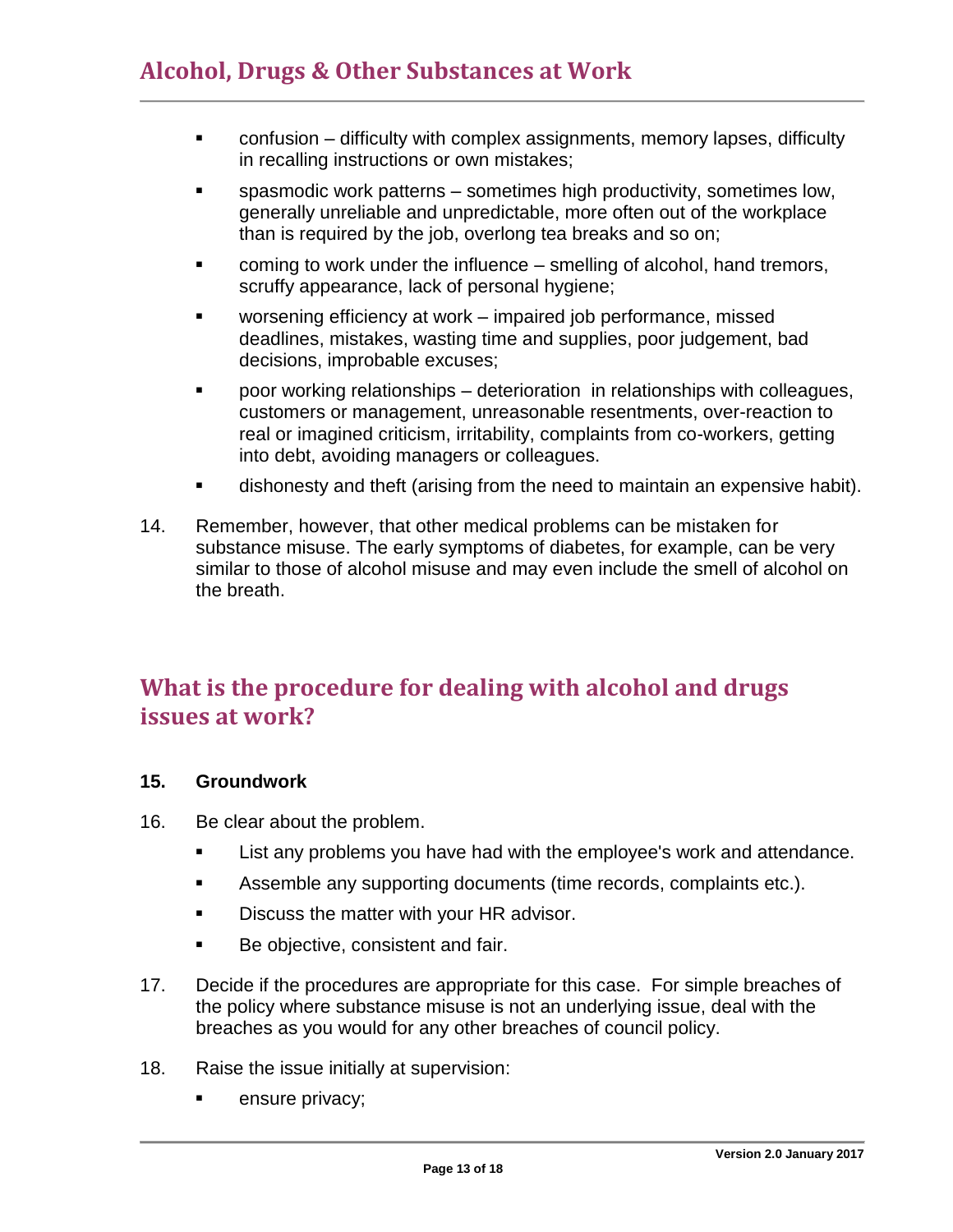- **•** provide an opportunity for the employee to put his or her case or to offer an explanation;
- **EXECT** if possible, ensure that the employee is not under the influence of substances at the time of the meeting.
- 19. Deal with the issue in line with the following principles:
	- raise the issue early. This helps to safeguard the health of the employee and deals with disciplinary problems before they escalate. It may be difficult or embarrassing to address the problem, but it is not helpful to let matters drift.
	- **•** offer help in confidence.
	- **EXED** invite the employee to discuss the problem. Any meetings you have on the matter are voluntary, informal and confidential.
	- **be supportive, not judgmental.**
	- stress that early intervention is critical to the success of any treatment.
	- **EXECT** discuss referral to the Occupational Health Service or Workplace Options.
	- support the employee. Outline provisions of the sickness scheme; say how s/he can take time off for treatment.
- 20. NOTE: Managers **MUST** maintain confidentiality. Medical information relating to all staff is confidential. Divulging this information or allowing it to be accessed by unauthorised persons is a disciplinary matter. Managers need to be aware of this to ensure the protection of both the employee and the manager.
- 21. If issues are not resolved through the normal supervision route then managers should proceed according to the guidance below.
- 22. The following procedure will normally apply where:
	- **there is pattern of behaviour typical of alcohol misuse; and**
	- **this pattern is causing problems at work.**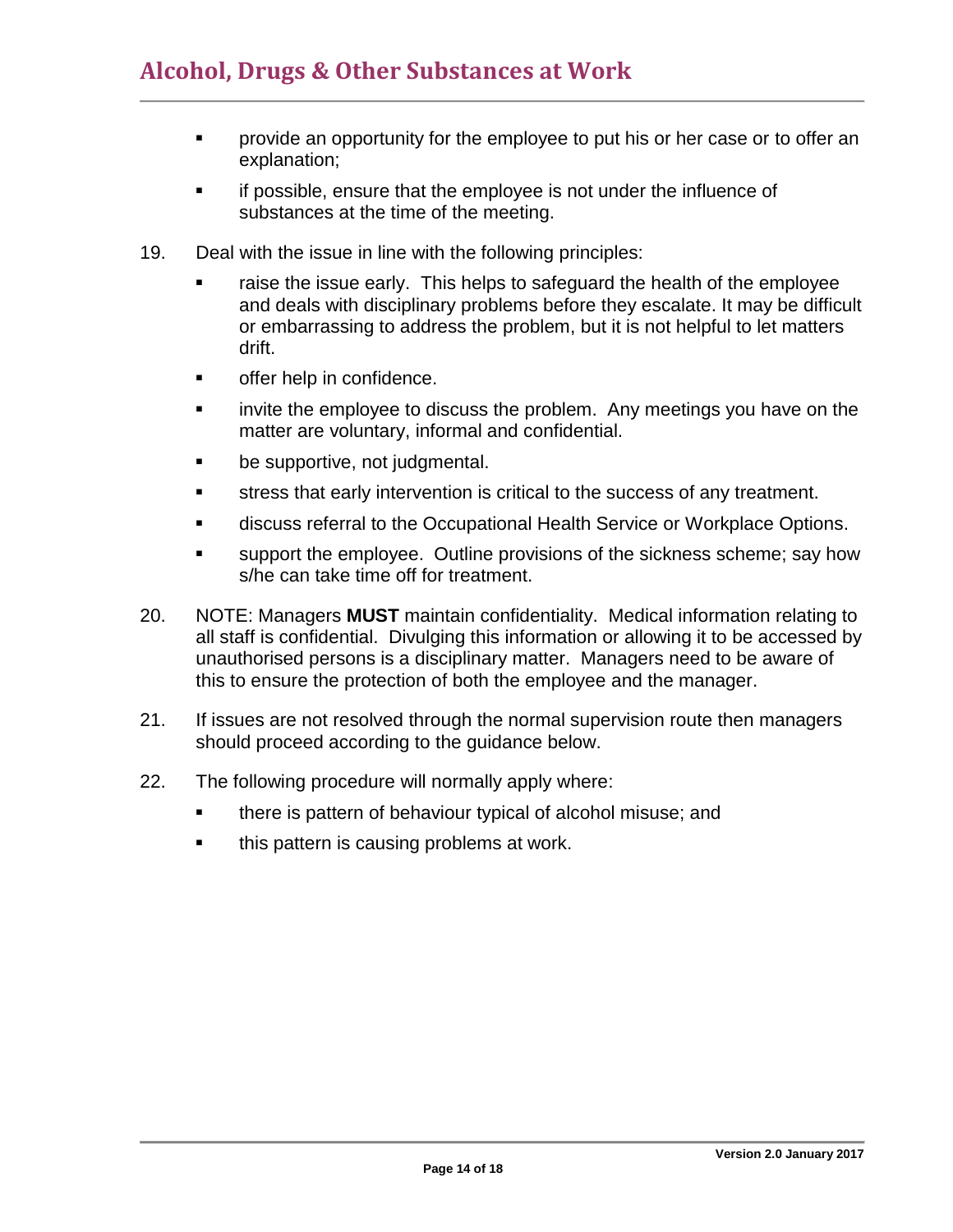#### Guidance for dealing with an employee who may have a problem with substance misuse and whose health and/or performance are affected by it

- 23. Basic principles. Deal with the issue:
	- as a matter of poor attendance, unsatisfactory performance or misconduct;
	- **in confidence; and**
	- **EXECT** early, to safeguard the health of the employee, and to eliminate the need for disciplinary procedures. It is not helpful to let matters drift.

#### **24. The first meeting**

- 25. The objective of the meeting is to:
	- **allow constructive discussion of work problems;**
	- **set standards for work, and to show the employee how his or her work does** not meet these standards;
	- qive the employee the chance to explain his or her side of things;
	- **EXPLA** explain the Policy on Alcohol, Drugs & Other Substances at Work;
	- **qet the employee's commitment to overcome shortcomings;**
	- get agreement to refer the employee to the Occupational Health Service.

#### **26. Advice on how to handle the meeting**

- 27. You do not have to convince the employee that s/he has a problem with substance misuse. You are not expected to be a medical expert, but you are expected to seek and take account of medical advice.
- 28. Be objective and not judgmental. It is not helpful to insist the employee is an alcoholic or has a drug problem and so on. Explain the Policy on Alcohol, Drugs & Other Substances at Work; say how the pattern of problems that the employee is showing falls within the policy, and say that you wish to get the advice of the Occupational Health Service.
- 29. If the employee does not wish to be referred to the Occupational Health Service;
	- Explain that referral to the occupational health service is not a punishment; it is there to help both parties to resolve the issue.
	- **Explain that you will not be able to suspend any action under the** disciplinary or capability procedure, and that you will have to progress the matter without medical advice.
	- **Take action under the appropriate procedure.**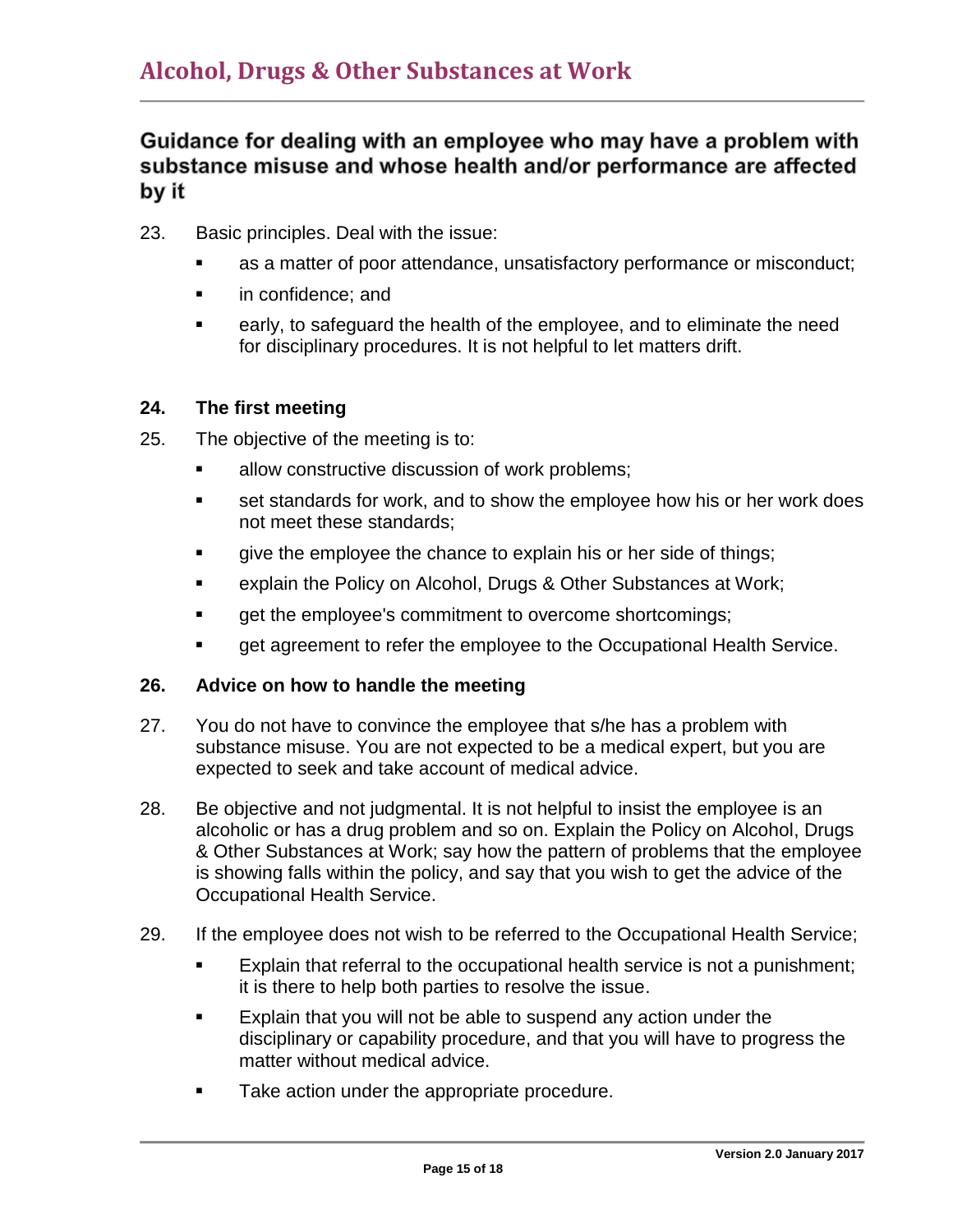- 30. After the meeting, write to the employee to record;
	- what was said at the meeting,
	- **what has been agreed,**
	- **EXEC** any targets and time scales for improvement,
	- **Whether or not the employee agreed to be referred for medical advice.**
- 31. At the next stage, there are normally two options:
	- If an employee refuses to attend the Occupational Health Service, or if the medical report is that the employee does not have an alcohol misuse problem, deal with any problems with the employee's work through the Council's, disciplinary procedure, or capability procedure, or sickness procedures.
	- **If the Occupational Health Service recommends treatment, arrange a** second meeting with the employee and any trade union or other representative s/he may wish to bring.

#### **32. The second meeting to consider the medical advice**

- 33. The purpose of the meeting is to allow you to…
	- **EXECONS** CONSIDER the medical report,
	- hear what the employee has to say,
	- **Fig.** review any assistance already given to the employee,
	- **nake further proposals if necessary.**
- 34. At the meeting ...
	- **EXED** make clear to the employee the work difficulties caused by the problem.
	- review any problems with the employee's attendance, discipline or performance.
- 35. Tell the employee that:
	- you will offer what support you can, but unless s/he accepts treatment, and the treatment is successful, you will not be able to suspend action under the appropriate procedure.
	- **Fig.** if the treatment involves absence from work, the provisions of the Council's sick pay scheme will apply.
	- you will review the position regularly (normally during supervision or at 4 week intervals).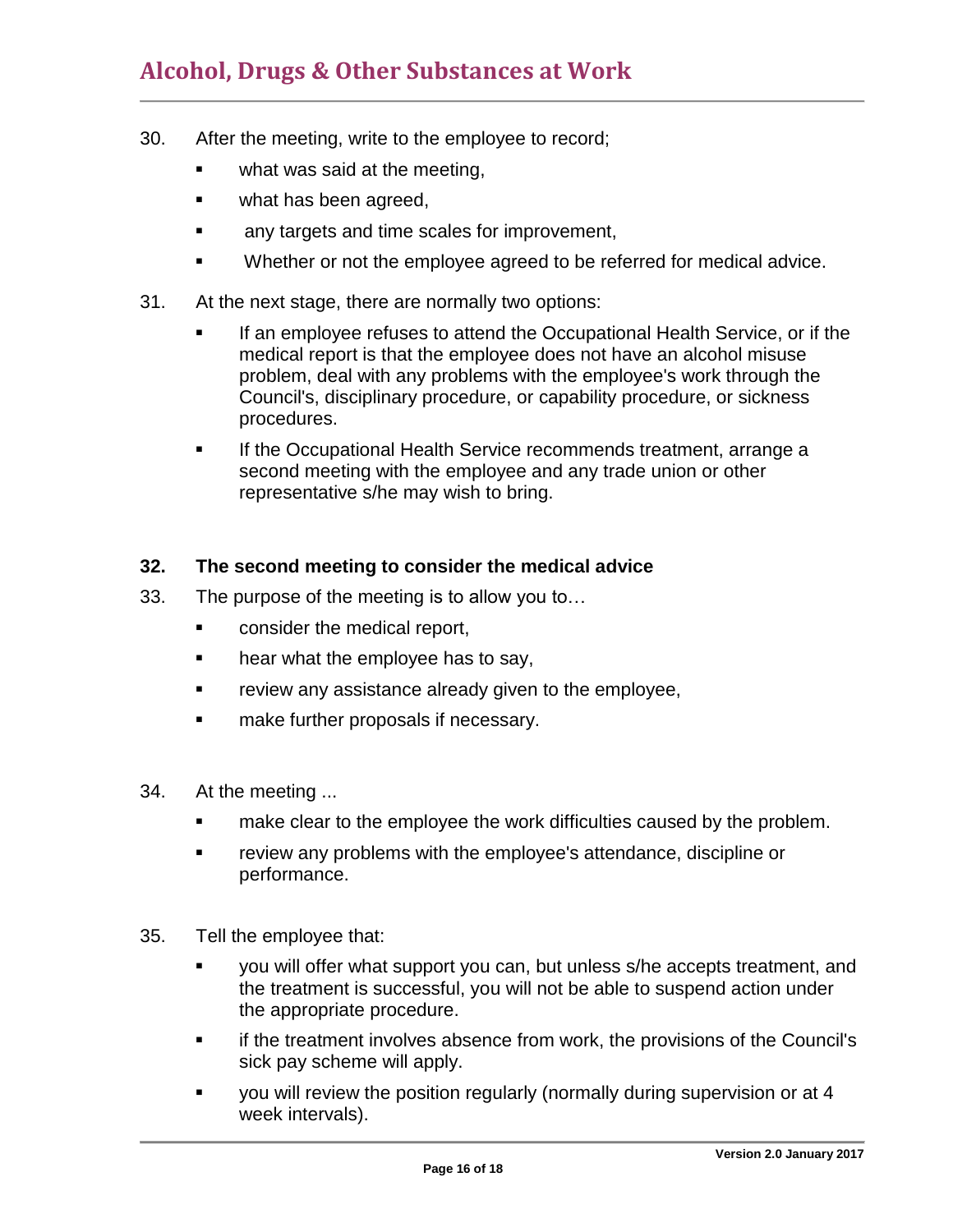- 36. After the meeting, write to the employee recording:
	- **the recommendation of Occupational Health Service.**
	- the assistance you have already offered.
	- that you will suspend action under the disciplinary or capability or sickness monitoring procedure, whilst the employee seeks the help they need/undergoes treatment.
	- **that you will continue to offer reasonable support.**
	- **The State of the State of the State State State State State State State State State State State State State State State State State State State State State State State State State State State State State State State State**
	- **that his/her ability to work satisfactorily must be shown over time.**
	- **that you will keep his or her conduct, performance and attendance under** continuous review.
- 37. Remember ...
	- give sympathetic consideration and support to the employee.
	- don't ignore any signs of relapse. Take these up with the employee. Tell him/her that s/he is putting their job at risk. Record any incidents and the advice you have offered.
	- give positive encouragement for improvements in work and agreed targets.
	- exercise discretion with regard to individual cases in order to avoid a constant round of relapse and referral.
- 38. If the,
	- **EXEC** employee withdraws from the treatment, or
	- **EXECT** pattern of behaviour does not improve to the standards of work which were set at the first meeting and agreed to by the employee, or
	- **EXEC** employee suffers a relapse, then -
- 39. Write to the employee, either:
	- **EXED** initiating action under the formal stage of the appropriate procedure, or
	- **stating that you will take action for future incidents.**
- 40. At the formal stage, the hearing officer may wish, within a reasonable timescale, to review progress and medical reports at a subsequent hearing, and may opt to continue to suspend or to discontinue action, dependent on the progress made.